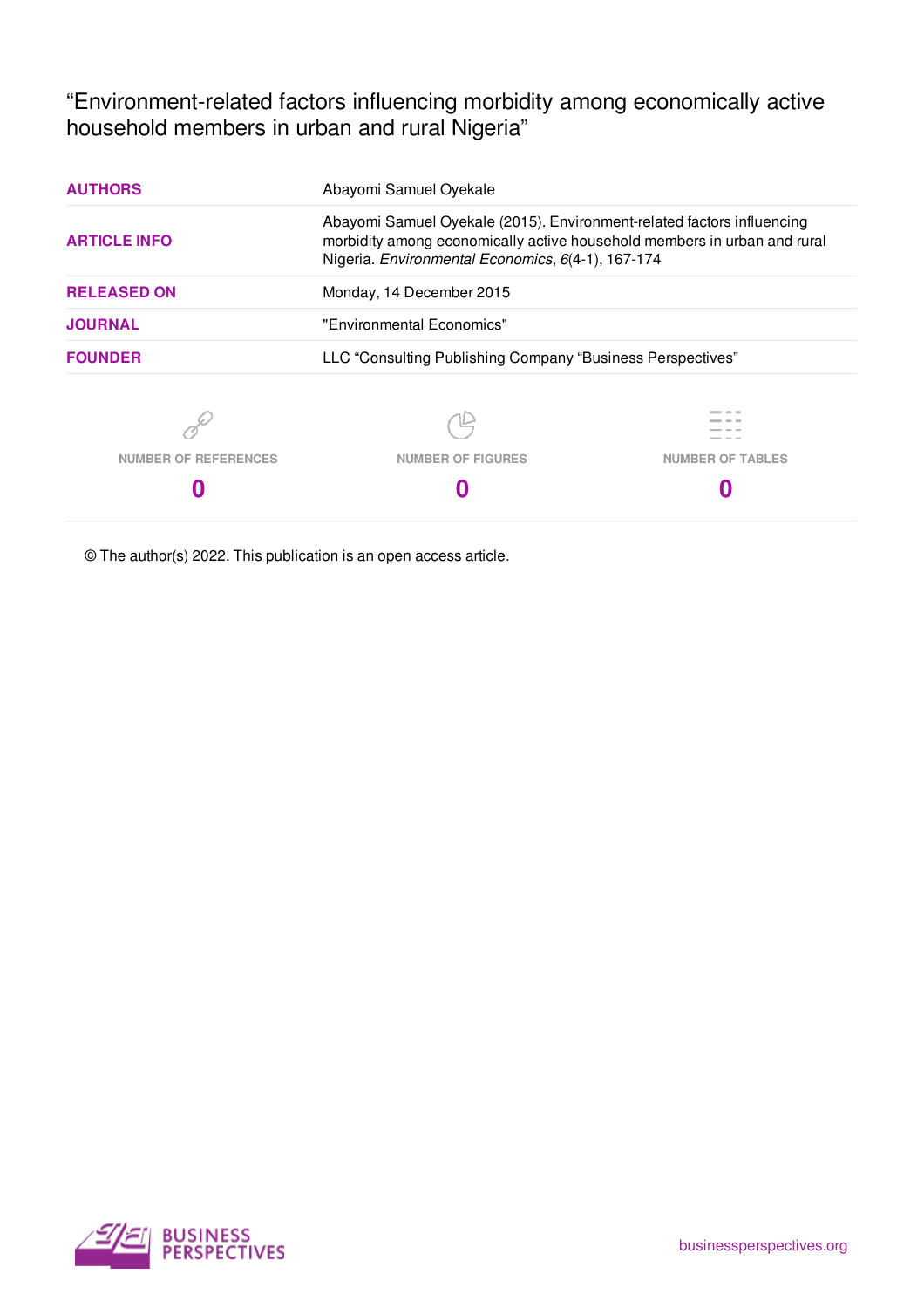## Abayomi Samuel Oyekale (South Africa)

# Environment-related factors influencing morbidity among economically active household members in urban and rural Nigeria

## Abstract

Environmental quality is among the factors influencing people's health. In this paper, attempt was made to analyze environment-related factors that influence reported morbidity in Nigeria. During 2013 the Demographic and Health Survey (DHS) data were collected from 38,522 households and analyzed with the negative binomial regression model. The results showed that 5.91% of all households reported that some household members were smoking inside their houses, while 28.47% were sharing toilets. Water was boiled before being used by 2.62% of the respondents. Modern cooking fuel was used by 26.55% of the households. Separate rooms for cooking were reported by 26.68% of the households. However, 1.97% and 1.54% of the households in rural and urban areas respectively reported that one person was sick in the previous one month to the survey. Also, 1.17% and 1.05% of rural and urban households respectively reported that household members had been very sick for three months. Also, in the previous one year, 6.98% and 3.37% of rural and urban households reported that at least an household members had died in the past one year. Out of the included variables in the Negative Binomial regression, years of education, smoke inside the house, access to electricity, age of household heads, use of clean cooking fuel, having place for hand washing, and number of rooms per person showed statistical significance ( $p < 0.05$ ). There is the need to create more environmental awareness on the impacts of environmental quality on health of household members.

**Keywords:** environment, health, morbidity, Nigeria. **JEL Classification:** Q5, I1, Q53, Q56.

#### Introduction

Although African health policy makers have always desired to minimize the risk exposure of the people's health, recent evidences suggest that prevailing poverty, weakly enforced environmental laws and households' ignorance about safe environmental practices are among the principal limiting forces (World Health Organization, 2003; NEPAD, 2007). Accordingly, recent policies are putting more emphases on identifying and addressing the basic components of the environment that negatively affect people's health (NEPAD, 2007). This is a necessary step for ensuring that many of the Millennium Development Goals (MDGs) are not only attainable, but can be sustained beyond 2015 (UNDP, 2013).

The people's health outcomes are directly linked to several environmental indicators like air and water quality, food safety and avoidance of other contaminants within the society (World Health Organization, 2010). Some statistics have indicated that in 2012, about 2.9 billion people were at risk of contracting respiratory, cardiovascular and cancer diseases due to exposure to indoor air pollution from using unclean energy sources like coals, woods and other forms of biomass either for cooking or lighting (World Health Organization, 2014). Globally, furthermore in 2012 indoor pollution was linked to 4.3 million deaths, while outdoor pollution was linked to 3.7 million deaths (World Health Organization, 2014).

 $\overline{a}$ 

In Nigeria, the pace of winning the battles over diseases like malaria, dysentery and cholera which are directly related to cleanliness of the environment is very slow. Specifically, between 2008 and 2013, access to clean water slowly increased from 56% to 61%, respectively. This represents 16% shortage from 77% target that is required in order to meet the related Millennium Development Goal (National Population Commission (NPC) [Nigeria] and ICF International, 2014). Similarly, in 2013, access to improved toilet which can be defined as one that is not shared with other households and prevents human contacts with solid wastes was 30.10% (National Population Commission (NPC) [Nigeria] and ICF International, 2014).

These findings have serious implications on health outcomes of many households because the traditional economic thought on health production focuses on utilization of an array of resources for health capital production so that utility would be maximized given some pressing resource constraints. Accordingly, Grossman (1972) developed a model that formed part of the significant bedrock of several other propositions in health demand modeling. Health was conceptualized as a commodity being produced from several inputs. The field model of health further emphasized the interactions between social environment, physical environment and genetic environment in explaining the health outcome of individuals (Evans and Stoddart, 1990).

Research had emphasized disparities in health status of household members due to influences of some community specific characteristics which broadly classified are known as neighborhood disadvantages

Abayomi Samuel Oyekale, 2015.

Abayomi Samuel Oyekale, Professor, Department of Agricultural Economics and Extension, North-West University, South Africa.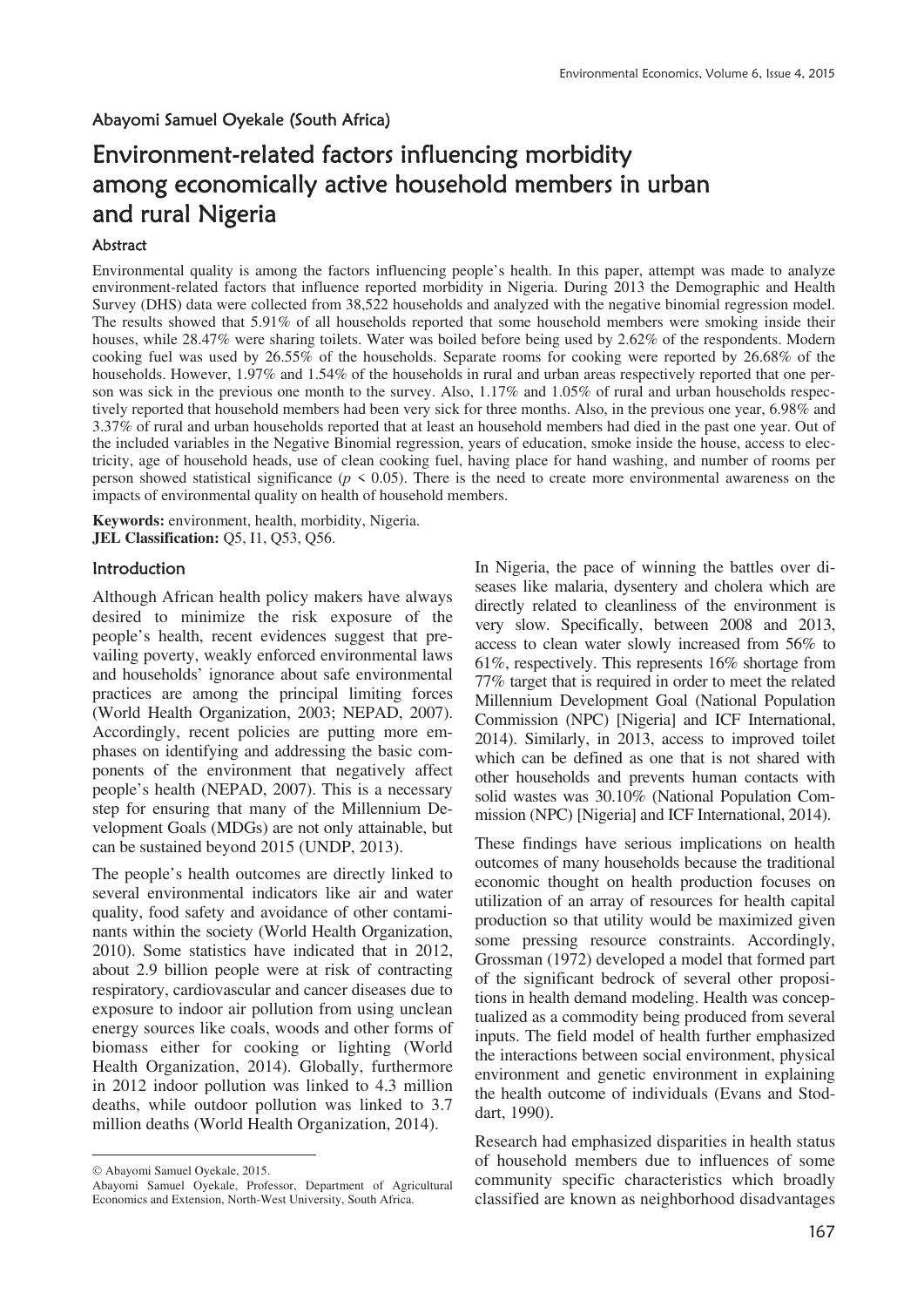(Wright and Fisher, 2003). Some of these characteristics include disparities in health centers, community level stressors such as insecurity, low socioeconomic status or poverty within the society, joblessness, malfunctioning social amenities and utilities, poor urban planning, low standard housing, among others (Attar et al., 1994). Furthermore, Wright et al. (2004) noted that health outcomes can be influenced by environmental factors such as presence of stress inducing activities, domestic and communal violence, and uncertainties in respect of daily life expectations. Therefore, in some instances, presence of such neighborhood disadvantages portends serious motivation for indulging in some control and risktaking behaviors such as smoking and alcoholism which would have some significant impacts on health status (Acierno et al., 1996).

In Nigeria, several environment-related factors influence people's health. Disparities between rural and urban areas in terms of access to environmental and health services can greatly explain the notion of health inequity and outcomes (Mafimisebi and Oguntade, 2011). Therefore, the extent of physical development of an area can dictate preferences for health among the residents. Rural areas are often sidetracked in provision of basic social services like clean water, electricity and health centers which can obviously explain their disincentives for many health promoting services. Similarly, rapid development of urban areas often brings about disproportionate rural-urban migration with rapid accumulation of the poorest among the urban poor in isolated slum areas.

It is however pathetic to note that urban slums and rural areas can be notoriously characterized by persistent poverty (Centre for Urban Studies (CUS), National Institute of Population Research and Training (NIPORT) and Measure Evaluation, 2006) with peculiar health challenges (Riley et al., 2007). Also, urban slums and rural areas may be characterized by malnutrition, poor sanitation leading to water borne diseases, respiratory infections due to overcrowding and air pollution, occupational health hazards and other internal and external stressors (Haq et al., 2005), teenage pregnancy and sexually transmitted infections, and high rates of alcoholism and smoking (Ahsan, 1998). This paper therefore analyzed the effect of environment-related factors on reported morbidity among Nigerian households.

#### 1. Materials and methods

**1.1. Sampling method.** The sampling procedures used for collecting the 2013 Nigeria Demographic and Health Survey data that were used in this study had been provided in details by National Population Commission (NPC) (Nigeria) and ICF International (National Population Commission (NPC) [Nigeria]

and ICF International, 2014; Nigeria Demographic and Health Survey, 2013). In summary, a total of 40,680 households were selected for the survey, while 943 was the minimum target per state. The first stage of the stratification involved random selection of 893 localities with probability proportional to size. The second stage involved selection of at least one enumeration area (EA) from the selected localities based on population size, and a total of 904 EAs were randomly selected. Household listing was carried out with EAs with less than 80 households supplemented with nearby EAs so that no less than 80 households are within each EA. The third stage involved random selection of 45 households from each EA. In all, 23940 households were sampled from rural areas and 16,740 from urban areas. However, 38,904 of selected households were inhabited, of which 38,522 successfully completed the interview. This gives a response rate of 99 percent. Because of disproportional allocation of samples in some states, sampling weights were calculated so as to ensure representativeness of the selected samples for the entire population.

**1.2. Model specification.** In order to model the correlates of morbidity within the households, the critical variable was the response to a question on how many of the household members were sick at the time of data collection. The use of negative binomial model is justified since the dependent variable is a count variable. In econometric modeling, this type of variable is to be analyzed using Poisson Regression. In order to determine the appropriateness of this model, the kernel density graph of the dependent variable was plotted as shown in Figure 1.

Poisson regression model can be specified with a random variable *Z* that is Poisson in its distribution and having parameter  $\mu$ . The values of *Z* are integers which can be 0, 1, 2, 3, 4 .. *k* (Zeileis, 2008). The probability distribution of this model is equal to one and it can be expressed as:

$$
\Pr\{Z = z \mid X_1, X_2, X_3\} = \frac{\exp(-\mu)\mu^z}{z!} \text{ for } \mu > 0. \quad (1)
$$

The Poisson model takes the form of:

$$
\Pr\{Z = z \mid X_1, X_2, X_3\} = \frac{\exp(-\mu)\mu^z}{z!} \text{ for } \mu > 0,
$$

$$
\log \mu = \alpha + \beta_j \sum_{j=1}^{l} X_j,
$$
\n(2)

where  $\alpha$  and  $\beta_j$  are estimated parameters. Also,  $X_k$ s are the explanatory variables. In Poisson regression modeling, it is assumed that the mean and variance are equal.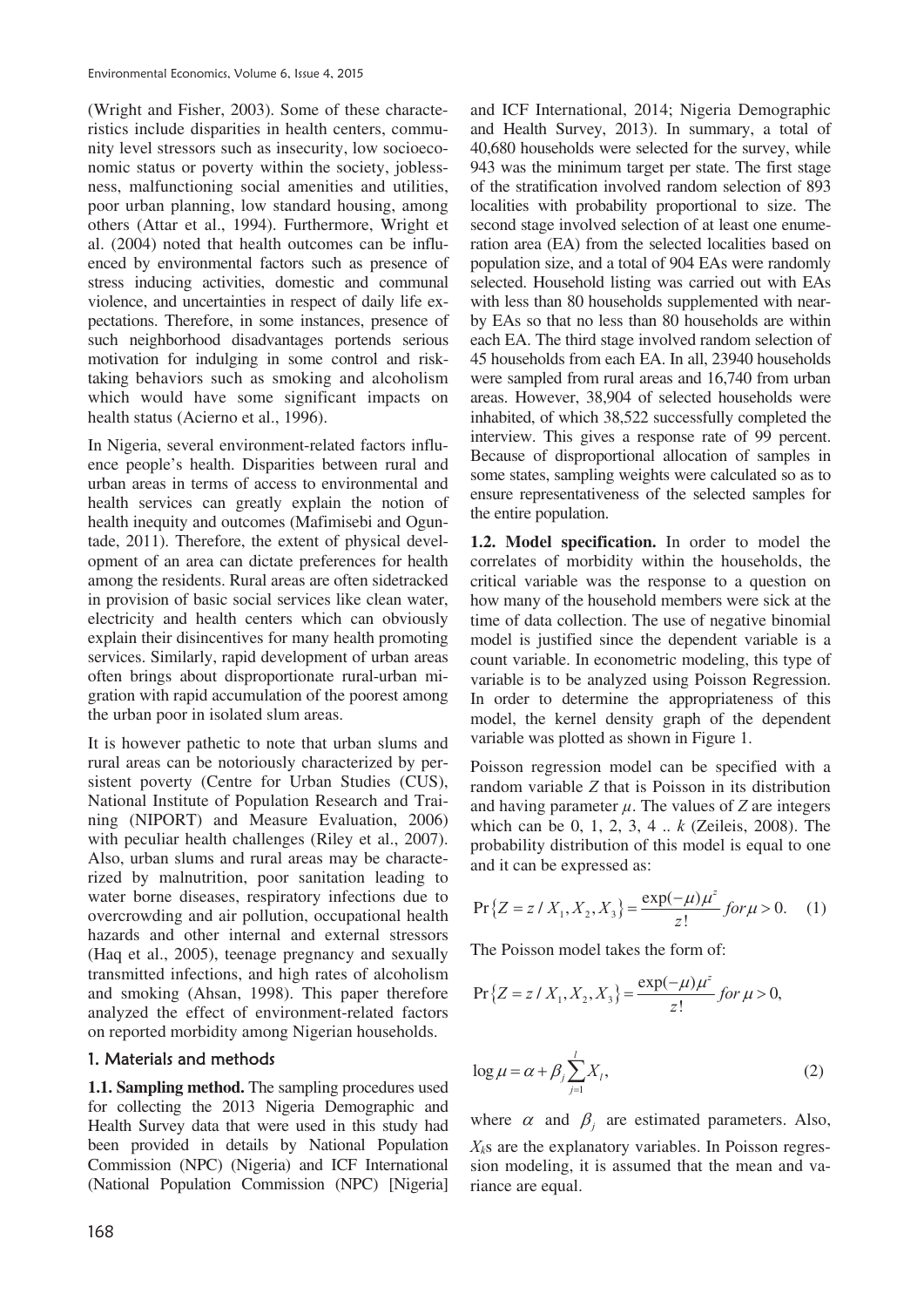$$
V(\mu) = \mu. \tag{3}
$$

This can be tested by generating some test statistics using Pearson goodness of fit. In the estimated model, the null hypothesis that the distribution was Poisson was rejected. This then called for a search for an alternative model. Therefore, results from negative binomial regression was generated and tested against that of Poisson. This model also has a probability distribution that is equal to one and can be specified as:

$$
P(Z=z|X_i,k) = \frac{\Gamma(z+k)}{\Gamma(k)\Gamma(z+1)} \left(\frac{k}{k+\mu}\right)^{k} \left(\frac{\mu}{k+\mu}\right)^{z},\tag{4}
$$

$$
y=0,1,2,\ldots
$$

with mean  $\mu$  and shape parameter  $k$ ;  $\Gamma$ (.) is the gamma function:

$$
E(\mu) = \mu,\tag{5}
$$

$$
V(\mu) = \mu + \left(\frac{\pi^2}{k}\right).
$$
 (6)

$$
Let g(\mu) = log(\mu). \tag{7}
$$

Therefore,

$$
g(\mu) = \log(\mu) = \rho + \varphi_j \sum_{j=1}^{l} X_j = \mu^{\rho + \varphi_j \sum_{j=1}^{k} X_i}.
$$
 (8)

In STATA, a likelihood ratio test statistics of alpha equal to zero was generated, which if statistically significant implies that the negative binomial regression model is better than Poisson regression.

## 2. Results and discussions

**2.1. Households' socio-economic characteristics, hygienic practices and reported morbidity.** Table 1 (see Appendix) shows the descriptive statistics of households' heads across rural and urban areas. It reveals that average age of households' heads was 45.40 years with standard deviation of 16.18. Household heads from urban areas were significantly older than those from rural area ( $p \le 0.01$ ). Also, average household size was 4.64 with standard deviation of 3.11. Fertility was significantly higher in rural areas (*p* < 0.01) where mean of household size was 4.91. Average number of rooms per person in rural and urban areas were 0.92 and 0.96, respectively. These show statistical significance ( $p \le 0.01$ ). The average of the total rooms in the combined data was 3.17. However, average number of rooms in rural and urban areas were 3.32 and 2.96, respectively. The ANOVA test also shows statistical significance ( $p \le 0.01$ ).

The results of descriptive analysis generally point towards prevalence of more morbidity and mortality among rural households than those from urban areas. Several reasons can be adduced for these. First, rural households in Nigeria are more often the poorest segment of the population without adequate access to health facilities and other social services. Prevailing poverty in rural areas often compels patronage of traditional healers and self diagnosis and treatment of ailments. Many rural areas lack adequate coverage of immunization with low use of family planning, among others (USAID, 2011).

Table 2 shows some environment related variables of the households. It reveals that in rural areas, 6.10% of the households reported that members were smoking inside their houses, as against 5.63% for urban areas. In the combined data, 5.91% of the respondents indicated that some household members were smoking inside their houses. Improved toilet was used by 40.44% of the households. Urban households had higher access to improved toilets (59.49%) when compared with their rural counterparts (27.11%). Also, 28.47% of the combined households were sharing toilet with other households. Availability of certain places for hand washing was reported by 33.64% and 43.10% of rural and urban households, respectively. In the combined data, 37.57% of the households had specific places that were designated for hand washing.

Specifically, disparity between rural and urban households in their access to improved sanitation could as well inform significant morbidity differences because access to improved toilet reduces human's direct contacts with feaces. It had been noted that with better access to improved sanitation and adoption of hygienic practices, there could be significant reduction in incidences of preventable diseases such as diarrhoea, cholera and trachoma (Montgomery et al., 2010). Precisely, one of the leading causes of mortality among children under five is diarrhea (UNICEF, 2012).

Improved water was reported by 65.06% of the combined respondents. However, access to improved water was higher (86.24%) in urban areas than in rural areas (50.24%). Water was boiled before being used by 2.62% of the respondents. However, other methods used for treating water were addition of chlorine (1.60%), strain through clothes (2.12%), and addition of alum (3.88%). However, addition of alum was used by a higher proportion of rural households (4.59%), while a higher proportion of urban households (4.05%) were boiling water. Access to safe drinking water is a major prerequisite for avoiding infection by some water borne diseases. Over the past few decades, there has been serious dilapidation of rural and urban water infrastructure in Nigeria. This, coupled with poor funding has resulted in q poor supply of safe drinking water for the people's use.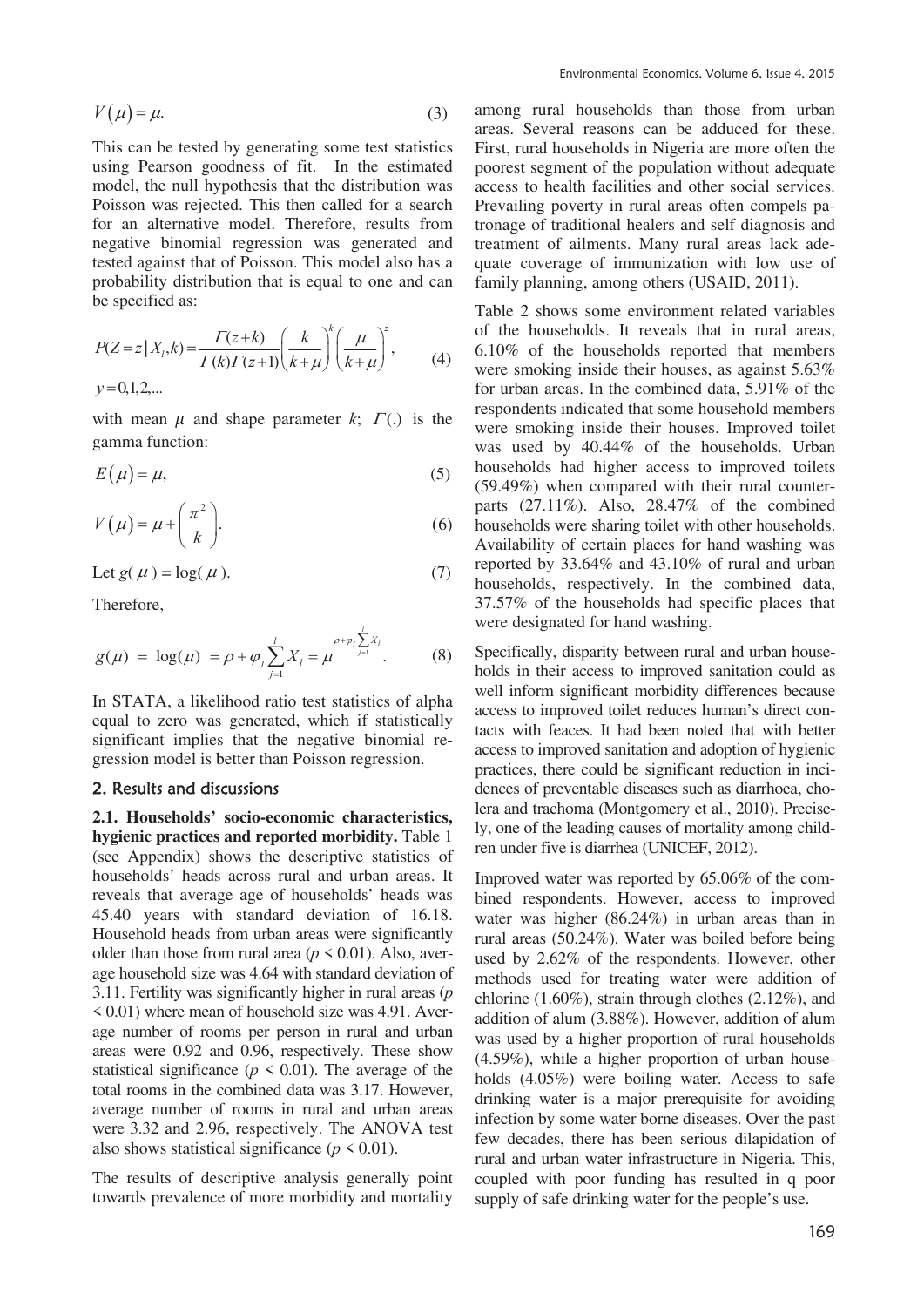The results also showed that 28.47% of the households were sharing toilet with other households. This type of toilet is considered as unimproved source (World Health Organization, 2012) because of higher probability of transmitting infection possibly due to likelihood of being dirty due to inadequate water supply and poor maintenance. Rural households and majority of households in urban slums often share toilets as a result of rising population densities which reduces available space for sanitation systems (Katukiza et al., 2012). Closely related to sanitation system is ownership of a place for hand washing which was reported by 33.64% and 43.10% of the rural and slum area of urban households, respectively. In the combined data, 37.57% of the households had places for washing hands.

Only 26.55% of the households in the combined data were using clean cooking fuel. Access to clean fuel was higher in urban households (49.64%) than in rural areas (10.40%). Also, separate rooms for cooking were reported by 30.05% of urban households as against 24.32% for rural households. In the combined data, 26.68% of the households had separate rooms for cooking.

Table 3 shows the percentage distribution of reported morbidity and mortality in rural and urban Nigeria. It shows that 97.82% and 98.25% of the households reported no sickness among household members in the previous one month. However, 1.97% and 1.54% of the households in rural and urban areas reported that one person was sick in the previous one month to the survey. Also, 1.17% and 1.05% of rural and urban households reported that household members had been very sick for three months. Also, in the previous one year, 6.98% and 3.37% of rural and urban households reported that at least an household members had died in the past one year.

**2.2. Effect of environment-related hygienic practices on morbidity.** In the modeling of the factors explaining morbidity, several variables were initially included but many of them exhibited strong multicollinearity with each other. This problem was discovered by computing the tolerance when the data were run with Ordinary Least Square (OLS) regression. For retained variables, the results of the tolerance are presented in the fifth column of Table 4, which shows that multicollinearity was not a serious problem given high levels of tolerance exhibited by all variables. In results depicted in Table 4, negative binomial results were preferred over those of Poisson regression given the statistical significance of the likelihood ratio test statistics  $(p \leq 0.01)$ . Similarly, the likelihood ratio Chi-Square statistics was statistically significant (*p* < 0.01). This implies that the model produced a good fit for the data.

Out of the included variables, years of education, smoke inside the house, access to electricity, age of household heads, use of clean cooking fuel, having places for hand washing, and number of rooms per person showed statistical significance ( $p \leq 0.05$ ). None of the location variables that were included to capture residence in northern part of Nigeria and urban areas showed statistical significance ( $p > 0.05$ ). Furthermore, although the parameters of access to improved water sources and improved toilet did not show statistical significance ( $p > 0.05$ ), the negative sign of the former was in line with expectation. Access to improved toilet parameter had positive sign which is contrary to expectation. Other variables with statistically insignificant parameters but with expected sign are sharing toilet (0.0452), strain water through clothes (0.2386), use of generating set (0.1176) and having separate room for cooking  $(-0.0431)$ .

The parameter of years of education indicated that if years of education increases by one unit, the log of number of sick persons in the household will significantly increase by  $0.0465$  ( $p \le 0.01$ ). Educational attainments of household head can be a perfect reflection of occupational engagements and income levels (Kitagawa and Hauser, 1973; Abramson et al., 1982). The premise for understanding the interrelationships between education and health had been perfectly conceptualized in health economics literature (Valkonen, 1989).

Also, for those households where someone was in the habit of smoking inside the house, the log of autonomous value of the model significantly increased by 0.5079. Smoking as a critical behavior that influences environmental quality within the household was reported by 5.91% of all respondents. Also, more household members in rural areas (6.1%) were smoking inside the houses than urban areas  $(5.63\%)$ . Also, morbidity significantly increazed among households where someone was in the habit of smoking. Smoking is one of the fundamental habits leading to several chronic diseases like hypertension, cancer and coronary heart disease. It had been noted that irrespective of the sector of the economy, smoking associated non-communicable diseases are found in several Sub-Sahara African countries (Steyn, 2006). Another major issue of concern however is that inhaling of smokes from cigarettes as a secondary smoker can constitute serious health risks such as cancer and asthma (Gulyani and Talukdar, 2008).

The parameter of access to electricity variable indicated that the log of autonomous parameter for those households with access to electricity significantly reduced by  $0.2419$  ( $p \le 0.01$ ). As household head age increased by one unit, the log of number of sick persons significantly increased by  $0.0123$  ( $p \le 0.01$ ). The households that were using clean cooking fuel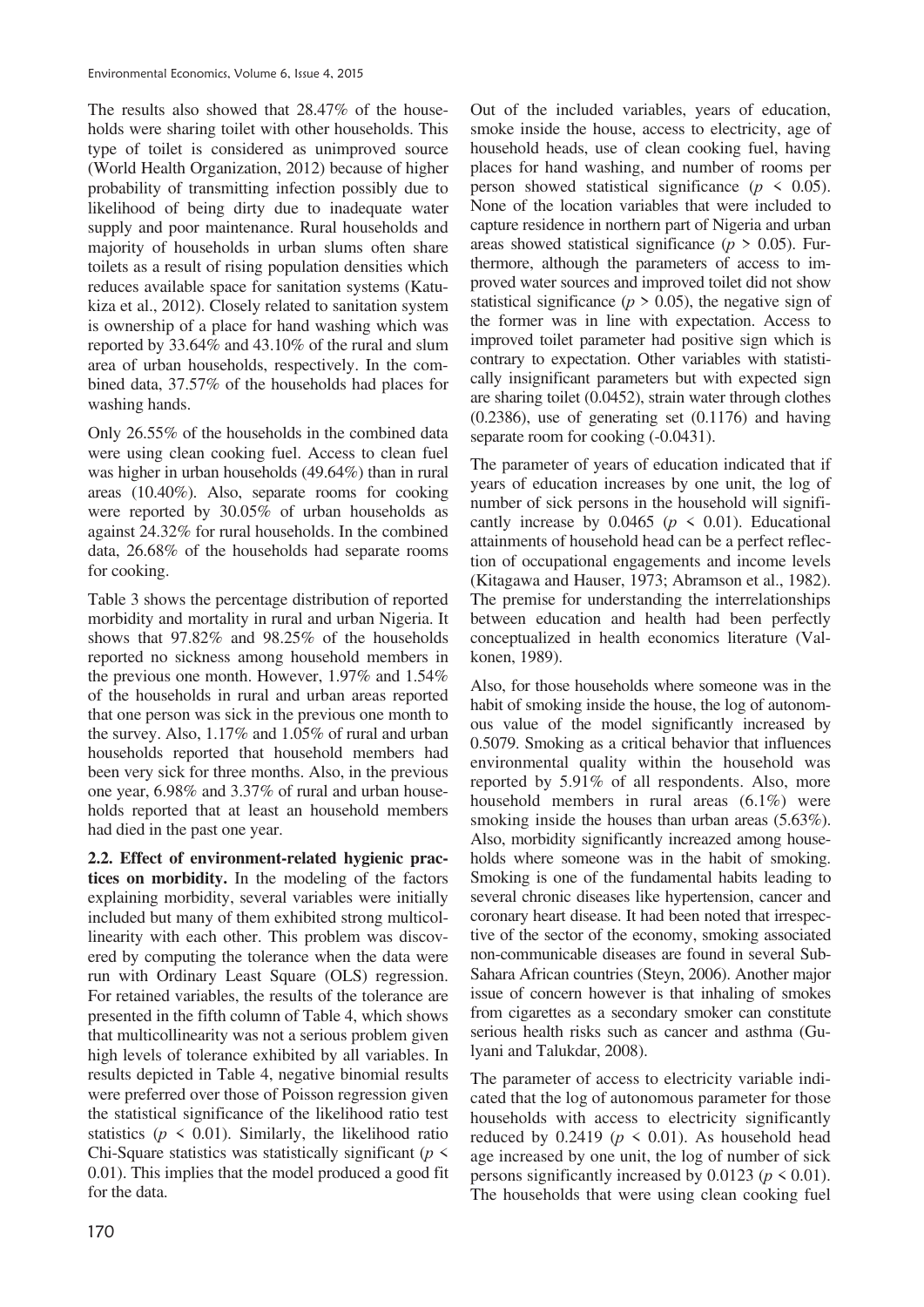had their log of autonomous parameter being significantly lower by  $0.6682$  ( $p \le 0.01$ ). Similarly, the households with places to wash hand also had their log of autonomous parameter significantly decreased by  $0.1610 (p \le 0.05)$ .

Another vital source of environmental pollution which can affect the health of household members is the source of cooking fuel. Precisely, access to electricity significantly reduced the number of sick household members. Only 26.55% of the households in the combined data were using clean cooking fuel. Among urban and rural households, 49.64% and 10.40% were using modern energy sources. Also, separate room for cooking was owned by 30.05% of urban households as against 24.32% for rural. In the combined data, 26.68% of the households had separate room for cooking. The households that were using clean cooking fuel had significantly lower number of sick people. Unclean cooking energy such as charcoal, wood fuel, crop residues and plants residues is often associated with grey smoke fills which can constitute some breathing difficulties. Due to incomplete combustion resulting from inefficient burning, environmental pollutants such as carbon monoxide, nitrogen oxides, benzene, butadiene, formaldehyde, polyaromatic hydrocarbons and many other health-damaging chemicals. When coal is used, air pollutants such as sulfur, arsenic and fluorine can be releazed during cooking. It had been noted that on daily basis preoccupation by women and their children often makes them to breath in smokes equivalent to consuming about two packs of cigarettes (World Health Organization, 2006).

Finally, as the number of rooms per person increased by one unit, the log of number of sick person in the household significantly decreased by 0.1196. This is expected because overcrowding affects people's health negatively. Sometimes, however, overcrowding may be a reflection of economic destitution because low income households may not possess sufficient money to secure accommodation that would be enough for everybody. The problem is made worse because the poor sometimes exhibit higher fertility than their averagely rich counterparts. Overcrowded environment is a crucial medium for disease transmission (Kimani-Murage and Ngindu, 2007).

#### Conclusion

Environment-related factors explain morbidity among household members although little attention is often given to some of those critical environmental factors. The findings from this study have emphasized some issues of concern in relation to environmental quality and people's health. It is important to note that more awareness on health impacts of passive smoking in the households should be created. Given the fact that smokers are often at lower health risk than those inhaling smokes from their cigarettes, it is important to enforce existing legislations banning smoking in public places. The governments at all levels should put in place adequate frameworks for improving access of households to improved sources of drinking water, sanitation and energy. Enforcement of environmental sanitation laws would go a long way in enhancing environmental quality within the households. This should include mandatory provision of toilets in every household. Also, there should be creation of awareness on the health implications of persistent exposure to smokes during cooking with solid fuels.

#### Acknowledgement

Permission granted by measure DHS to use the data is gratefully acknowledged.

#### References

- 1. Abramson, J.H., Gofin, R., Habib, J., Pridan, H., Gofin, J. (1982). Indicators of social class: a comparative appraisal of measures for use in epidemiological studies, *Social Science & Medicine*, 16, pp. 1739-1746.
- 2. Acierno, R., Kilpatrick, D., Rsesnick, H., Saund, C. (1996). Violent assault, posttraumatic stress disorder, and depression: risk factors for cigarette use among adult women, *Behavior Modification*, 20, pp. 363-384.
- 3. Ahsan, H., Underwood, P., Atkinson, D. (1998). Smoking among male teenagers in Dhaka, Bangladesh, *Preventive Medicine*, 27, pp. 70-76.
- 4. Attar, B.K., Guerra, N.G., Tolan, P.H. (1994). Neighborhood disadvantage, stressful life events and adjustment in urban elementary school children, *Journal of Clinical Child Psychology*, 23, pp. 391-400.
- 5. Centre for Urban Studies (CUS), National Institute of Population Research and Training (NIPORT) and Measure Evaluation (2006). *Slums of urban Bangladesh: Mapping and census, 2005*. Dhaka, Bangladesh and Chapel Hill, USA; 2006.
- 6. Evans, R.G., Stoddart, G.L. (1990). Producing health, consuming health care, *Social Science & Medicine*, 31(12), pp. 1347-1363.
- 7. Grossman, M. (1972). On the concept of health capital and the demand for health, *Journal of Political Economy*, 80(2), pp. 223-255.
- 8. Gulyani, S., Talukdar, D. (2008). Slum real estate: the low-quality high-price puzzle in Nairobi's slum rental market and its implications for theory and practice, *World Development*, 36, pp. 1916-1937.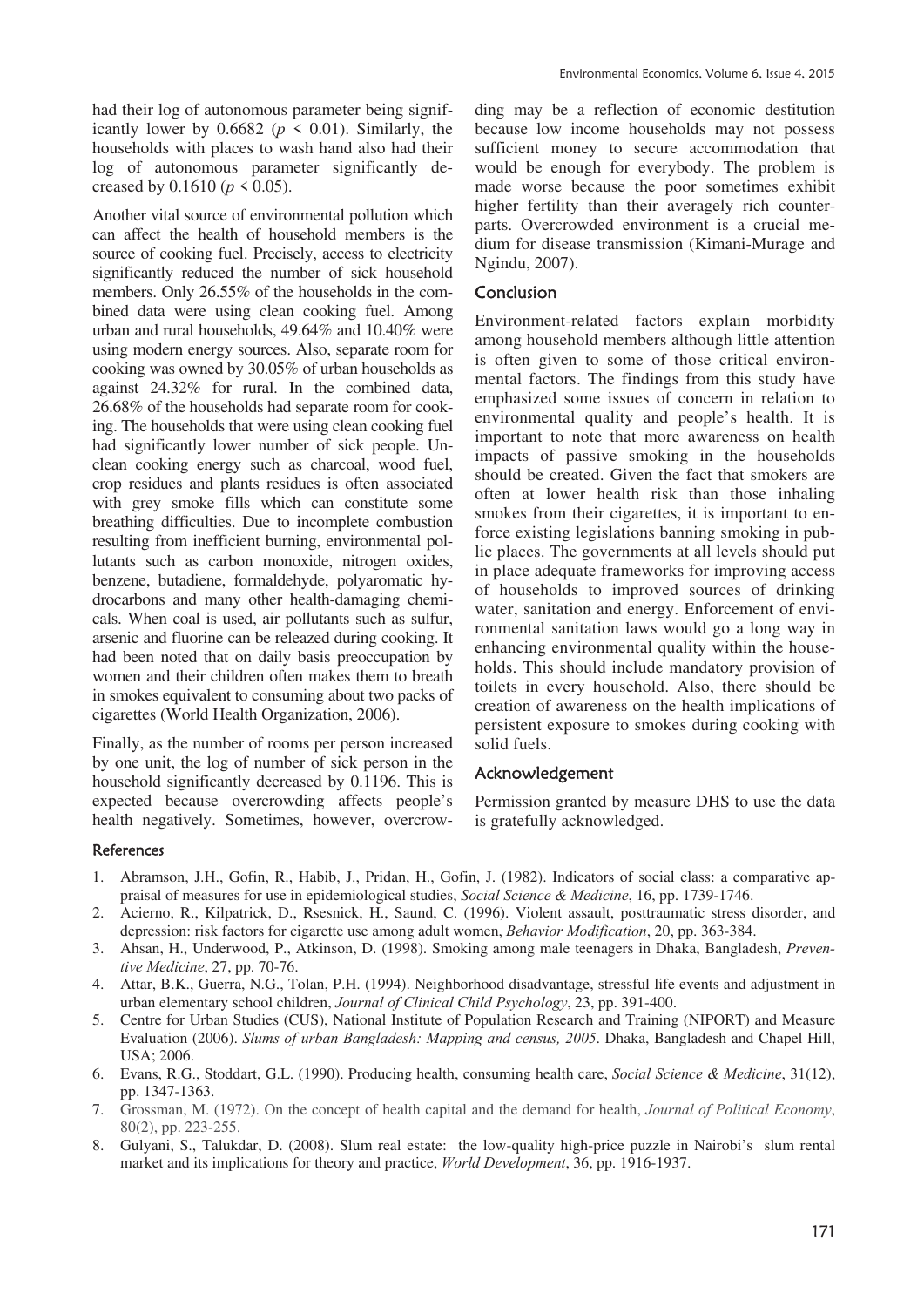- 9. Haq, S.A., Darmawan, J., Islam, M.N., Uddin, M.Z., Das, B.B., Rahman, F., Chowdhury, M.A., Alam, M.N., Mahmud, T.A., Chowdhury, M.R., Tahir, M. (2005). Prevalence of rheumatic diseases and associated outcomes in rural and urban communities in Bangladesh: a OPCORD study, *The Journal of Rheumatology*, 32, pp. 348-353.
- 10. Katukiza, A.Y., Ronteltap, M., Niwagaba, C.B., Foppen, J.W.A., Kansiime, F., Lens, P.N.L. (2012). Sustainable sanitation technology options for urban slums, *Biotechnology Advances*, 30, pp. 964-978.
- 11. Kimani-Murage, E., Ngindu, A. (2007). Quality of water the slum dwellers use: the case of a Kenyan slum, *Journal of Urban Health*, 84, pp. 829-838.
- 12. Kitagawa, E.M., Hauser, P.M. (1973). *Differential mortality in the United States*. Cambridge, Mass: Harvard University Press.
- 13. Mafimisebi, T.E., Oguntade, A.E. (2011). Health infrastructure inequality and rural-urban utilization of orthodox and traditional medicines in farming households: A case study of Ekiti State, Nigeria, In: Smigorski K (Ed.), *Health management – different approaches and solutions*. Available from:http://www.intechopen.com/books/ health-management-differentapproaches-andsolutions/health-infrastructure-inequality-and-rural-urban-utilizationof-orthodox-andtraditional-medicines-i.
- 14. Montgomery, M.A., Desai, M.M., Elimelech, M. (2010). Assessment of latrine use and quality and association with risk of trachoma in rural Tanzania, *Transactions of the Royal Society of Tropical Medicine and Hygiene*, 104, pp. 283-289.
- 15. National Population Commission (NPC) (Nigeria) and ICF International (2014). Nigeria Demographic and Health Survey 2013. Abuja, Nigeria, and Rockville, Maryland, USA: NPC and ICF International. Available from: https://dhsprogram.com/pubs/pdf/FR293/FR293.pdf.
- 16. NEPAD (2007). Africa health strategy: 2007-2015, Third Session of the African Union Conference of Ministers of Health Johannesburg, South Africa, 9-13 APRIL 2007, available at: http:/www.nepad.org/system/files/ AFRICA\_HEALTH\_STRATEGY(health).pdf. Assessed 27<sup>th</sup> August 2014.
- 17. Riley, L.W., Ko, A.I., Unger, A., Reis, M.G. (2007). Slum health: Diseases of neglected populations, *BMC Int Health Human Rights*, 7, p. 2.
- 18. Steyn, K., Damasceno, A. (2006). Lifestyle and Related Risk Factors for Chronic Diseases In: Jamison, D.T., Feachem, R.G., Makgoba, M.W. et al. *Disease and Mortality in Sub-Saharan Africa*. (2nd edition) Chapter 18. Available from: http://www.ncbi.nlm.nih.gov/books/NBK2290/.
- 19. UNDP (2013). Assessing progress in Africa toward Millennium Development Goals. MGD Report 2013. Available from: (http://www.undp.org/content/dam/uganda/docs/Africa%20MDG%20report%2020 13%20summary\_EN.pdf).
- 20. UNICEF (2012). *The state of world's children: Children in an urban world*. New York: United Nations Children's Fund (UNICEF).
- 21. USAID (2011). Urban-rural and poverty-related inequalities in health status: Spotlight on Nigeria Available from: http://www.cpc.unc.edu/measure/prh/research/best-country-fact-sheets/Urban-rural%20country %20fact%20sheet%20 Nigeria.pdf.
- 22. Valkonen, T. (1989). Adult mortality and level of education: a comparison of six countries. In: Fox J., ed. *Health inequalities in European countries*. Aldershot: Gower Publishing Company, pp. 142-161.
- 23. WHO (2003). *Poverty and health: A strategy for the African region. World Health Organization regional office for Africa*, Brazzaville.
- 24. WHO (2014). 7 million premature deaths annually linked to air pollution, Available from: http://www.who.int/mediacentre/news/releases/2014/air-pollution/en/) (retrieved on 20<sup>th</sup> September 2014).
- 25. World Health Organization (2006). *Fuel for life: household energy and health*. WHO Press, World Health Organization, 20 Avenue Appia, 1211 Geneva 27, Switzerland.
- 26. World Health Organization (2010). Environment and health risks: a review of the influence and effects of social inequalities, WHO. Available from: http://www.euro.who.int/\_\_data/assets/pdf\_file/0003/78069/E93670.pdf)
- 27. World Health Organization (WHO) (2014). Burden of disease from Household Air Pollution for 2012. Available from: http://www.who.int/phe/health\_topics/outdoorair/databases/FINAL\_HAP\_AAP\_BoD\_24March2014.pdf?ua=1.
- 28. Wright, R.J., Fisher, E.B. (2003). Putting asthma into context: community influences on risk, behavior, and intervention. In: Kawachi, I., Berkman, L.F., eds. *Neighborhoods and health.* New York, NY: Oxford University Press; 2003, pp. 233-262.
- 29. Wright, R.J., Mitchell, H., Visness, C.M., Cohen, S., Stout, J., Evans, R., Gold, D.R. (2004). Community violence and asthma morbidity: the inner-city asthma study, *American Journal of Public Health*, 9.4(4), pp. 625-632.
- 30. Zeileis, A., Kleiber, C., Jackman, S. (2008). Regression models for count data in R, *Journal of Statistical Software*, 27(8), pp. 1-25.

#### Appendix

|                        | Rural |           | Urban |           | Total |           | ANOVA F-value |
|------------------------|-------|-----------|-------|-----------|-------|-----------|---------------|
|                        | Mean  | Std. dev. | Mean  | Std. dev. | Mean  | Std. dev. |               |
| Age of household heads | 45.14 | 16.343    | 45.75 | 15.945    | 45.40 | 16.183    | 13.177        |
| Years of education     | 2.64  | 2.959     | 3.77  | 2.543     | 3.10  | 2.850     | .525.742      |

Table 1. Socio-economic characteristics of the households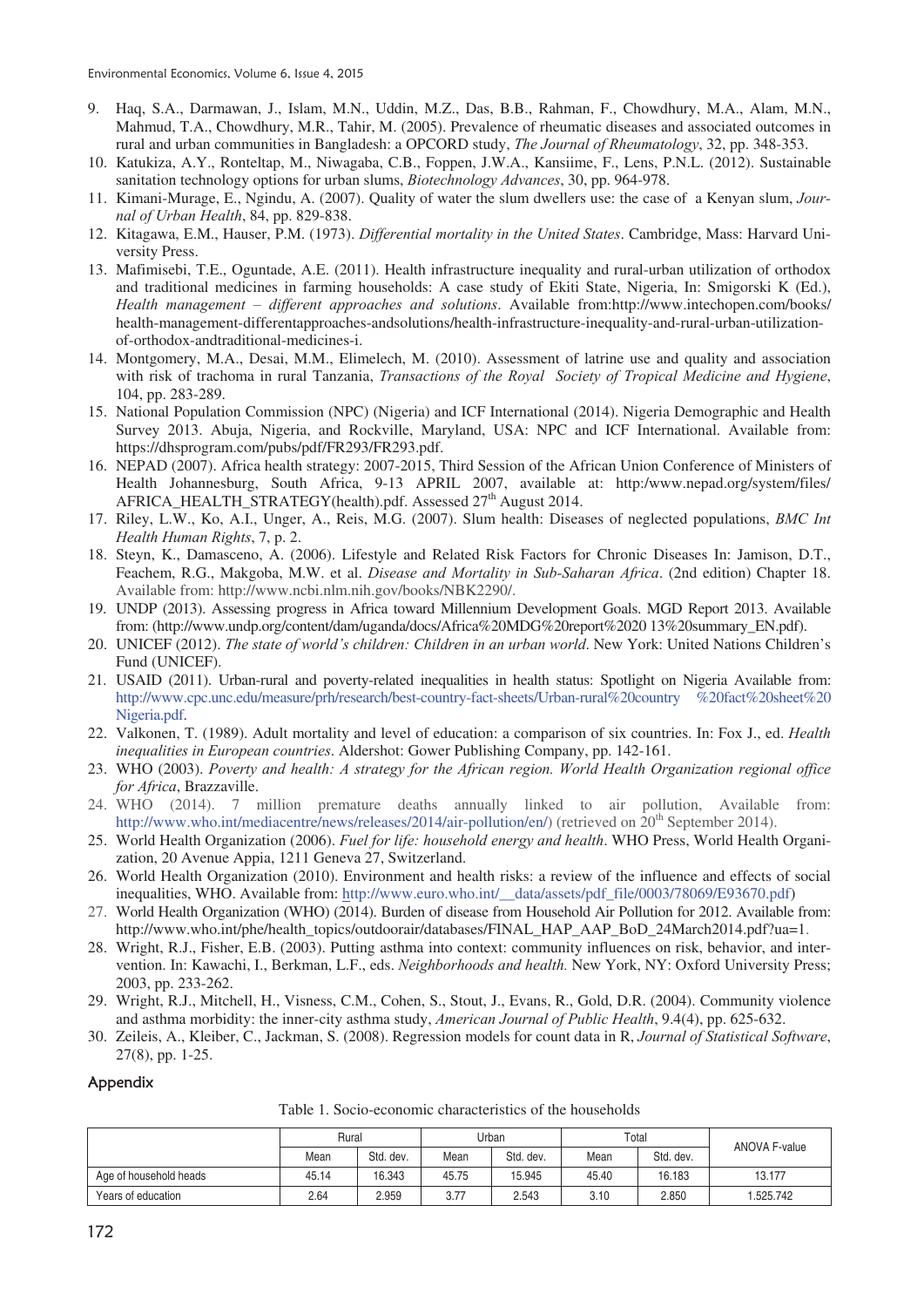|                 | Rural |        |       | Urban  |       | $\tau$ otal | ANOVA F-value |
|-----------------|-------|--------|-------|--------|-------|-------------|---------------|
| Household size  | 4.91  | 3.187  | 4.26  | 2.949  | 4.64  | 3.108       | 420.320       |
| Room per person | 0.916 | 0.8996 | 0.957 | 0.9706 | 0.932 | 0.9297      | 18.190        |
| Total rooms     | 3.32  | 2.268  | 2.96  | 2.191  | 3.17  | 2.243       | 245.783       |

Table 1 (cont.). Socio-economic characteristics of the households

| Hygienic practice                     | % of rural | % of urban | % of total |
|---------------------------------------|------------|------------|------------|
| Smoke in house                        | 6.1        | 5.63       | 5.91       |
| Improved water                        | 50.24      | 86.24      | 65.06      |
| Improved toilet                       | 27.11      | 59.49      | 40.44      |
| Share toilet                          | 19.23      | 41.68      | 28.47      |
| Has place for hand washing            | 33.64      | 43.19      | 37.57      |
| Boil water for treatment              | 1.62       | 4.05       | 2.62       |
| Chlorine added to water for treatment | 0.9        | 2.59       | 1.6        |
| Strain through cloths                 | 2.69       | 1.31       | 2.12       |
| Filter before drinking                | 0.56       | 0.94       | 0.71       |
| Solar disinfectant                    | 0.05       | 0.04       | 0.05       |
| Water settle before drinking          | 1.31       | 1.34       | 1.32       |
| Alum added to water before drinking   | 4.59       | 2.86       | 3.88       |
| Clean cooking fuel                    | 10.4       | 49.64      | 26.55      |
| Has separate room used as a kitchen   | 24.32      | 30.05      | 26.68      |

Table 2. Households' hygienic and environment-related practices

| Variables                                      | Description | $%$ of rural | $%$ of urban | % of total |
|------------------------------------------------|-------------|--------------|--------------|------------|
| Number of household members that<br>were sick  |             | 97.82        | 98.25        | 97.99      |
|                                                |             | 1.97         | 1.54         | 1.79       |
|                                                |             | 0.19         | 0.18         | 0.18       |
|                                                | 3           | 0.02         | 0.01         | 0.02       |
|                                                | 4           | 0.00         | 0.02         | 0.01       |
| Members have been very sick for 3<br>months    | No          | 98.83        | 98.95        | 98.88      |
|                                                | Yes         | 1.17         | 1.05         | 1.12       |
|                                                | Yes         | 0.06         | 0.06         | 0.06       |
| Member of the household died last 12<br>months | No          | 93.02        | 96.63        | 94.51      |
|                                                | Yes         | 6.98         | 3.37         | 5.49       |

Table 4. Results of negative binomial model of the determinants of morbidity (number of sick persons)

|                                | Coef.        | Std. err. | Z        | Tolerance |
|--------------------------------|--------------|-----------|----------|-----------|
| Years of education             | .0464611     | .0158222  | 2.94     | 0.774697  |
| Smoke in house                 | .5079159     | .1338792  | 3.79     | 0.989210  |
| North                          | $-0.0161141$ | .0939719  | $-0.17$  | 0.648608  |
| Urban                          | .0730377     | .0939349  | 0.78     | 0.656537  |
| Improved water sources         | $-1178684$   | .0854696  | $-1.38$  | 0.779906  |
| Improved toilet                | .149726      | .0883024  | 1.70     | 0.747792  |
| Electricity                    | $-2418714$   | .0928643  | $-2.60$  | 0.634026  |
| Gender of household head       | .0131688     | .1031643  | 0.13     | 0.879731  |
| Age of household head          | .012306      | .0025608  | 4.81     | 0.855873  |
| Sharing toilet                 | .0451789     | .0944426  | 0.48     | 0.795939  |
| Clean cooking fuel             | $-0.6681908$ | .1235053  | $-5.41$  | 0.586642  |
| Has hand washing               | $-1609917$   | .0812209  | $-1.98$  | 0.965266  |
| Strain water through cloths    | .2386243     | .1485446  | 1.61     | 0.996872  |
| Number of rooms per person     | $-119585$    | .0499109  | $-2.40$  | 0.939850  |
| Smoking                        | $-6.924238$  | 1645.958  | $-0.00$  | 0.999073  |
| Generating set                 | .1175565     | .0939079  | 1.25     | 0.833129  |
| Has separate place for cooking | $-0.0431415$ | .0943982  | $-0.46$  | 0.868091  |
| Constant                       | -4.178595    | .1947509  | $-21.46$ |           |
| Lnalpha                        | 2.203569     | .1208924  |          |           |
| alpha                          | 9.057284     | 1.094957  |          |           |